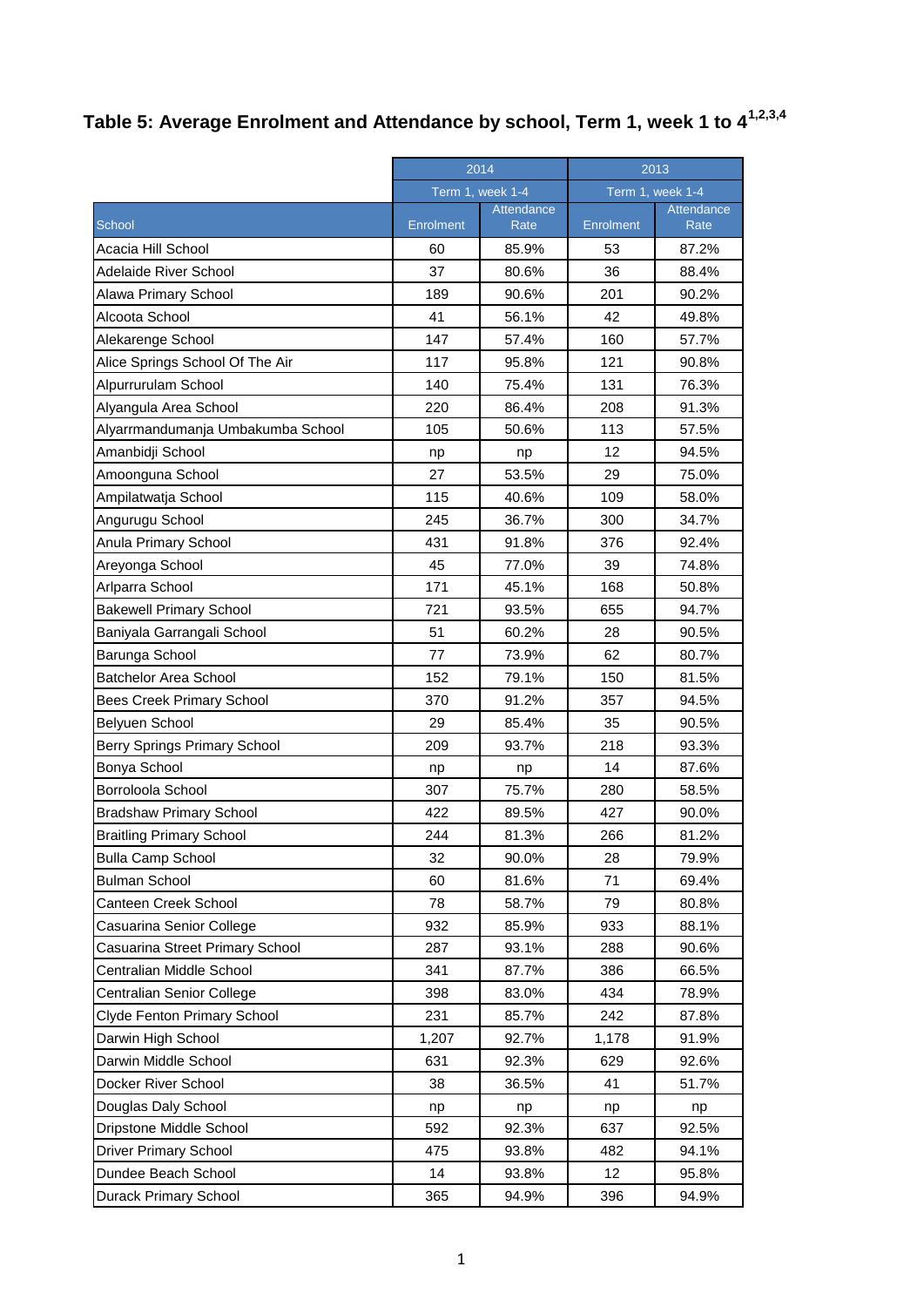|                                | Term 1, week 1-4 |        | Term 1, week 1-4 |       |
|--------------------------------|------------------|--------|------------------|-------|
| <b>Elliott School</b>          | 71               | 72.5%  | 77               | 66.2% |
| Epenarra School                | 76               | 51.4%  | 63               | 59.6% |
| Finke School                   | 44               | 38.1%  | 35               | 54.1% |
| Gapuwiyak School               | 242              | 68.5%  | 294              | 60.7% |
| Gillen Primary School          | 266              | 84.7%  | 293              | 88.1% |
| Girraween Primary School       | 429              | 93.6%  | 424              | 94.1% |
| Gray Primary School            | 328              | 89.5%  | 329              | 90.4% |
| Gunbalanya School              | 316              | 62.5%  | 307              | 58.9% |
| <b>Haasts Bluff School</b>     | 34               | 48.8%  | 35               | 77.8% |
| Harts Range School             | 90               | 52.5%  | 109              | 65.0% |
| Henbury School                 | 94               | 87.3%  | 91               | 89.9% |
| Howard Springs Primary School  | 249              | 90.0%  | 249              | 93.2% |
| Humpty Doo Primary School      | 392              | 88.3%  | 392              | 90.9% |
| Imanpa School                  | 27               | 76.6%  | 29               | 70.6% |
| Jabiru Area School             | 288              | 75.0%  | 291              | 76.1% |
| Jilkminggan School             | 100              | 54.0%  | 116              | 61.1% |
| Jingili Primary School         | 327              | 90.0%  | 340              | 92.3% |
| Kalkaringi School              | 158              | 60.7%  | 154              | 83.5% |
| Karama Primary School          | 227              | 89.1%  | 236              | 87.9% |
| Katherine High School          | 635              | 85.1%  | 647              | 76.2% |
| Katherine School Of The Air    | 209              | 100.0% | 224              | 99.2% |
| Katherine South Primary School | 391              | 90.5%  | 403              | 90.0% |
| Kiana School                   | 15               | 67.6%  | np               | np    |
| Kintore Street School          | 25               | 84.4%  | 20               | 91.6% |
| Lajamanu School                | 216              | 66.3%  | 203              | 50.7% |
| Laramba School                 | 75               | 64.4%  | 64               | 63.5% |
| Larapinta Primary School       | 270              | 88.4%  | 288              | 92.4% |
| Larrakeyah Primary School      | 379              | 92.9%  | 392              | 89.9% |
| Leanyer Primary School         | 504              | 92.1%  | 521              | 92.9% |
| Ludmilla Primary School        | 164              | 87.6%  | 112              | 87.1% |
| MacFarlane Primary School      | 202              | 84.4%  | 200              | 85.0% |
| Malak Primary School           | 272              | 87.3%  | 283              | 87.9% |
| Mamaruni School                | 67               | 63.2%  | 85               | 74.0% |
| Maningrida School              | 680              | 65.1%  | 696              | 52.2% |
| Manunda Terrace Primary School | 208              | 86.4%  | 223              | 87.6% |
| Manyallaluk School             | 18               | 76.1%  | 21               | 85.5% |
| Mataranka School               | 50               | 85.4%  | 48               | 84.9% |
| Mbunghara School               | np               | np     | np               | np    |
| Middle Point School            | 20               | 95.3%  | 25               | 81.6% |
| Milikapiti School              | 82               | 89.7%  | 86               | 80.6% |
| Milingimbi School              | 370              | 51.0%  | 344              | 47.9% |
| Millner Primary School         | 210              | 83.9%  | 230              | 84.8% |
| Milyakburra School             | 41               | 55.3%  | 29               | 89.1% |
| Minyerri School                | 204              | 73.3%  | 195              | 88.9% |
| Moil Primary School            | 312              | 90.2%  | 318              | 90.5% |
| Moulden Primary School         | 364              | 82.7%  | 409              | 84.7% |
| Mount Allan School             | 71               | 66.6%  | 83               | 56.3% |
| Mulga Bore School              | 31               | 17.5%  | 27               | 36.9% |
| Murray Downs School            | 36               | 63.9%  | 37               | 79.7% |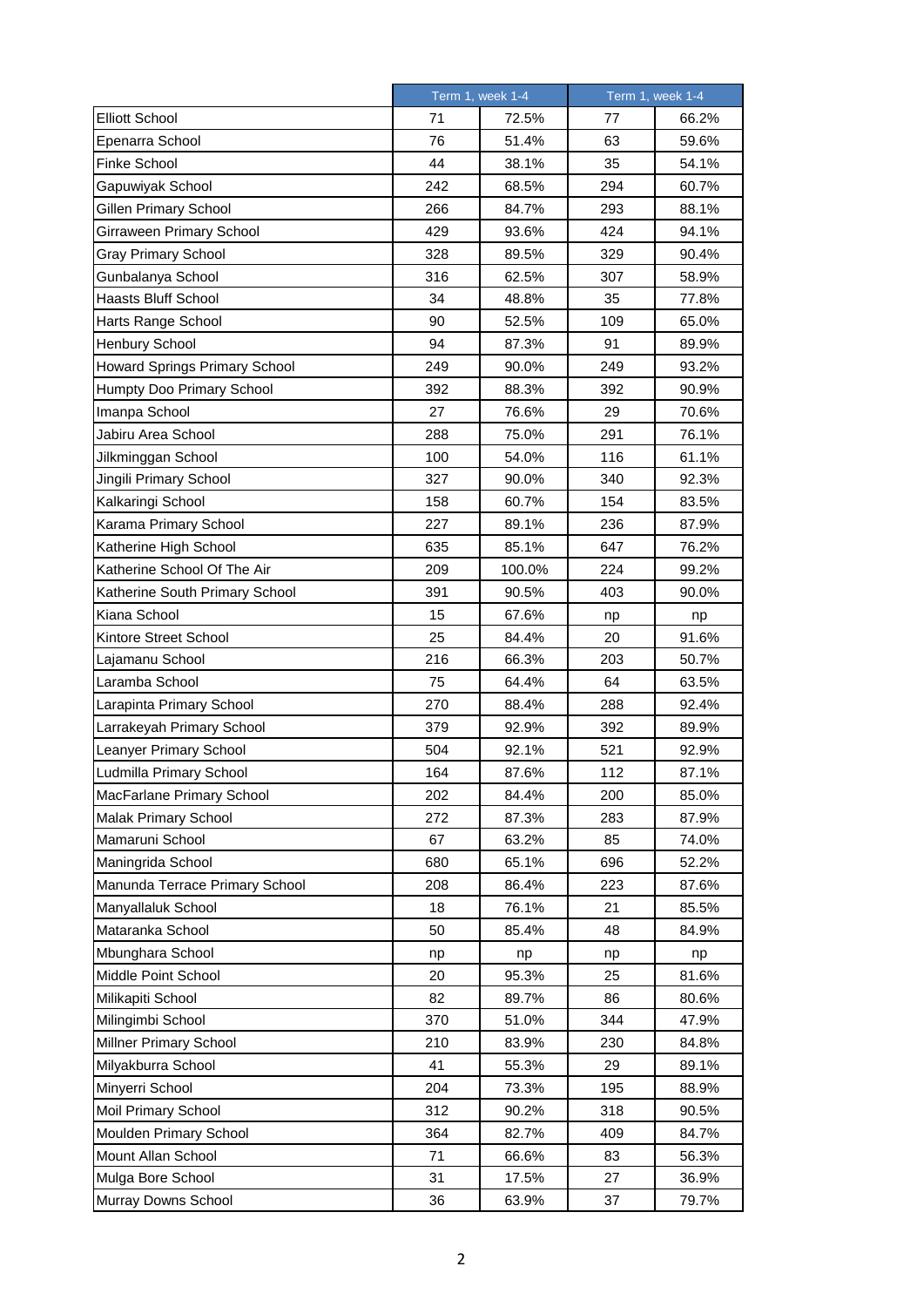|                                          | Term 1, week 1-4 |        | Term 1, week 1-4 |        |
|------------------------------------------|------------------|--------|------------------|--------|
| Mutitjulu School                         | 45               | 78.9%  | 23               | 65.2%  |
| Nakara Primary School                    | 536              | 93.2%  | 488              | 92.5%  |
| Nemarluk School                          | 141              | 90.2%  | 140              | 89.0%  |
| <b>Neutral Junction School</b>           | 25               | 59.1%  | 14               | 68.9%  |
| Newcastle Waters School                  | np               | np     | 13               | 83.6%  |
| Nganambala School                        | 21               | 81.0%  | 21               | 81.1%  |
| Nganmarriyanga School                    | 115              | 66.2%  | 121              | 68.6%  |
| Ngukurr School                           | 316              | 65.8%  | 321              | 66.8%  |
| Nhulunbuy High School                    | 246              | 87.2%  | 252              | 89.7%  |
| Nhulunbuy Primary School                 | 569              | 89.2%  | 578              | 89.8%  |
| Nightcliff Middle School                 | 268              | 90.2%  | 225              | 88.6%  |
| <b>Nightcliff Primary School</b>         | 491              | 89.8%  | 494              | 90.2%  |
| Northern Territory Open Education Centre | 510              | 100.0% | 414              | 100.0% |
| Ntaria School                            | 197              | 59.3%  | 151              | 61.2%  |
| Numbulwar School                         | 161              | 50.3%  | 179              | 59.0%  |
| Nyirripi School                          | 41               | 48.6%  | 52               | 46.1%  |
| <b>Palmerston Senior College</b>         | 488              | 83.2%  | 495              | 87.2%  |
| Papunya School                           | 104              | 58.1%  | 122              | 47.1%  |
| Parap Primary School                     | 495              | 93.7%  | 497              | 94.8%  |
| Peppimenarti School                      | 36               | 94.0%  | 47               | 91.0%  |
| Pigeon Hole School                       | 30               | 88.8%  | 16               | 78.6%  |
| Pine Creek School                        | 40               | 75.1%  | 47               | 79.7%  |
| Pularumpi School                         | 81               | 81.3%  | 82               | 83.0%  |
| Ramingining School                       | 285              | 68.4%  | 246              | 59.7%  |
| Robinson River School                    | 80               | 65.9%  | 77               | 63.8%  |
| Rockhampton Downs School                 | np               | np     | np               | np     |
| Rosebery Middle School                   | 552              | 87.8%  | 656              | 89.1%  |
| Rosebery Primary School                  | 466              | 91.7%  | 431              | 93.3%  |
| Ross Park Primary School                 | 444              | 93.3%  | 461              | 94.1%  |
| Sadadeen Primary School                  | 240              | 75.8%  | 210              | 83.2%  |
| Sanderson Middle School                  | 440              | 88.0%  | 405              | 89.3%  |
| Shepherdson College                      | 740              | 59.2%  | 674              | 48.0%  |
| Stirling School                          | np               | np     | 25               | 45.7%  |
| <b>Stuart Park Primary School</b>        | 535              | 89.6%  | 556              | 93.1%  |
| Taminmin College                         | 1,024            | 88.9%  | 1,021            | 88.5%  |
| Tennant Creek High School                | 189              | 73.5%  | 174              | 69.9%  |
| <b>Tennant Creek Primary School</b>      | 403              | 70.6%  | 430              | 73.8%  |
| <b>Timber Creek School</b>               | 67               | 89.0%  | 71               | 82.3%  |
| <b>Tipperary Station School</b>          | np               | np     | np               | np     |
| Titjikala School                         | 26               | 57.4%  | 23               | 53.2%  |
| Ti Tree School                           | 97               | 56.7%  | 98               | 57.3%  |
| Urapunga School                          | 28               | 86.1%  | 37               | 80.1%  |
| Wagaman Primary School                   | 310              | 92.1%  | 309              | 91.1%  |
| Wallace Rockhole School                  | 26               | 78.8%  | 20               | 56.7%  |
| Walungurru School                        | 60               | 80.9%  | 63               | 75.6%  |
| Wanguri Primary School                   | 381              | 94.2%  | 433              | 89.9%  |
| Warruwi School                           | 116              | 73.1%  | 128              | 74.7%  |
| Watarrka School                          | np               | np     | np               | np     |
| Watiyawanu School                        | 31               | 54.6%  | 25               | 72.6%  |